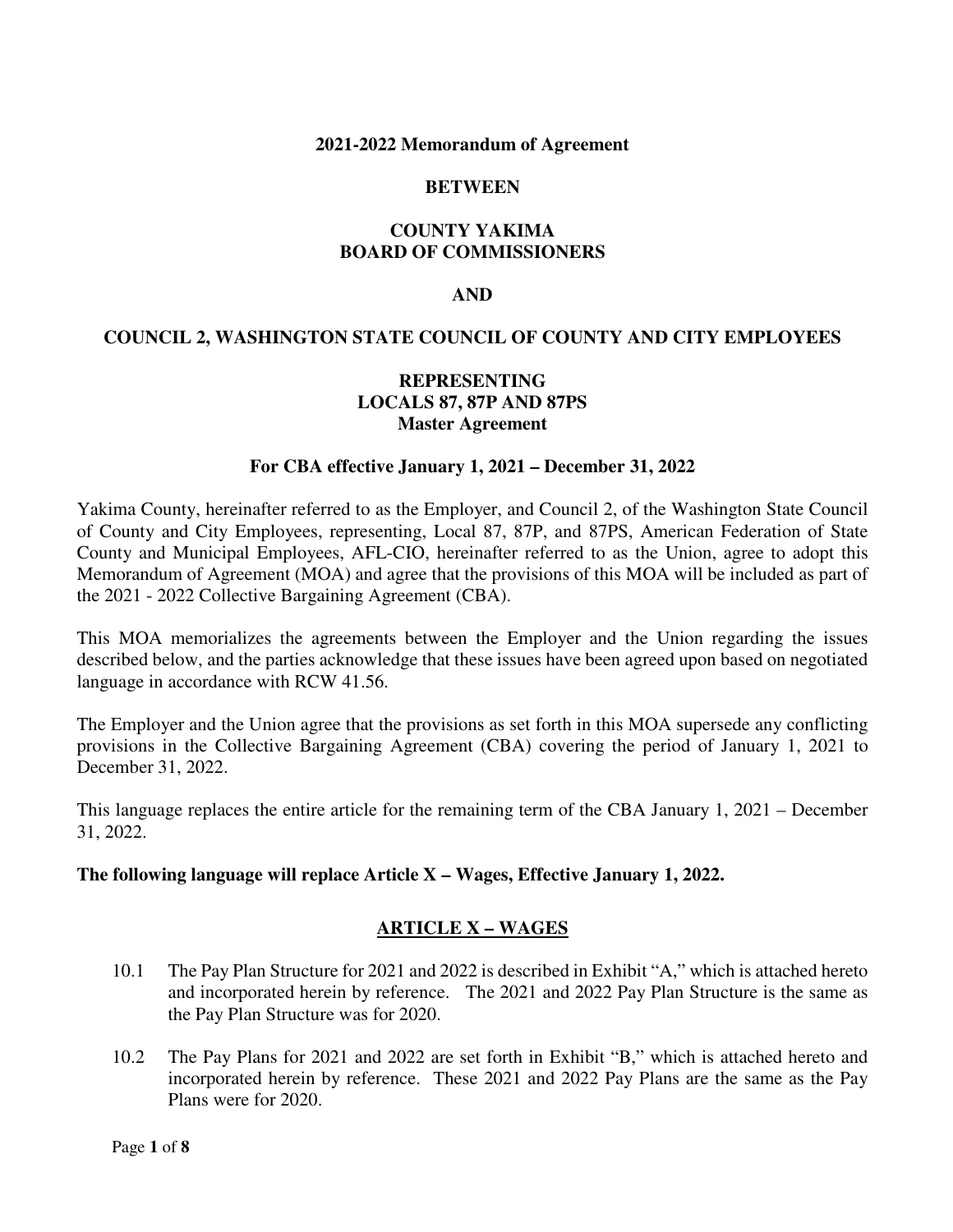- 10.2.1 For 2021, Yakima County shall pay a one-time lump sum payment of six percent (6%) based on only the annual base wage reflected in Exhibit A or B of the 2020 Collective Bargaining Agreement. The lump sum payment applies only for each regular or temporary budgeted eligible employee within the AFSCME Master Bargaining Unit. The following provisions set forth the pay and criteria regarding the lump sum payment. To be eligible for the lump sum:
	- (1) Employee must have been employed by Yakima County for a minimum of six (6) months prior to the parties signing the applicable CBA; and,
	- (2) Employees must be in paid status during the pay cycle for which the pay check is issued. Paycheck received from any leave bank balances is considered being in paid status; and,
	- (3) Employees on leave without pay (LWOP) status for the entire pay cycle in which the paycheck is issued are not eligible for the lump sum payment; and,
	- (4) The calculated lump sum payment shall be less applicable taxes/deductions. Receiving the lump sum less taxes and deductions is subject to the timely ratification and the signing of the final CBA by each of the parties, with the Board being the last party; and,
	- (5) Any payouts for overtime, out of classification pay, compensatory time, paid time off (PTO), any other payout category and any miscellaneous earnings (e.g., boot allowances, etc.) shall not be used for the purposes of calculating the six percent (6%) lump sum amount. Only the annual base pay set forth in Exhibit A or B of the 2020 Collective Bargaining Agreement shall be used for these calculations; and.
	- (6) Employees who are actively receiving workers compensation indemnity payments starting six (6) months prior to the final signing of this CBA by the parties will be eligible for the lump sum payment; and,
	- (7) Employees who receive the lump sum payment less applicable taxes/deductions who end employment after receiving said payment shall not be required to repay any portion of the lump sum payment.
- 10.2.2 No Retroactive Payments for 2021: There shall be no retroactive payments for the 2021 lump sum if the CBA is not signed by all parties before November 30, 2021.
- 10.2.3 For January 1, 2022, Yakima County shall pay a one-time lump sum payment of three percent (3%) based on only the annual base wage reflected in Exhibit A or B of the 2020 Collective Bargaining Agreement. The lump sum payment applies only for each regular or temporary budgeted eligible employee within the AFSCME Master Bargaining Unit. To be eligible for the lump sum:
	- (1) Employees must have been hired on or before December 31, 2021; and
	- (2) Employee must be in paid status between July 1 July 15, 2022. Paycheck received from any leave bank balances is considered being in pay status; and,
	- (3) Employees in Leave without pay (LWOP) status for the entire pay cycle in which the paycheck is issued are not eligible for the lump sum payment; and,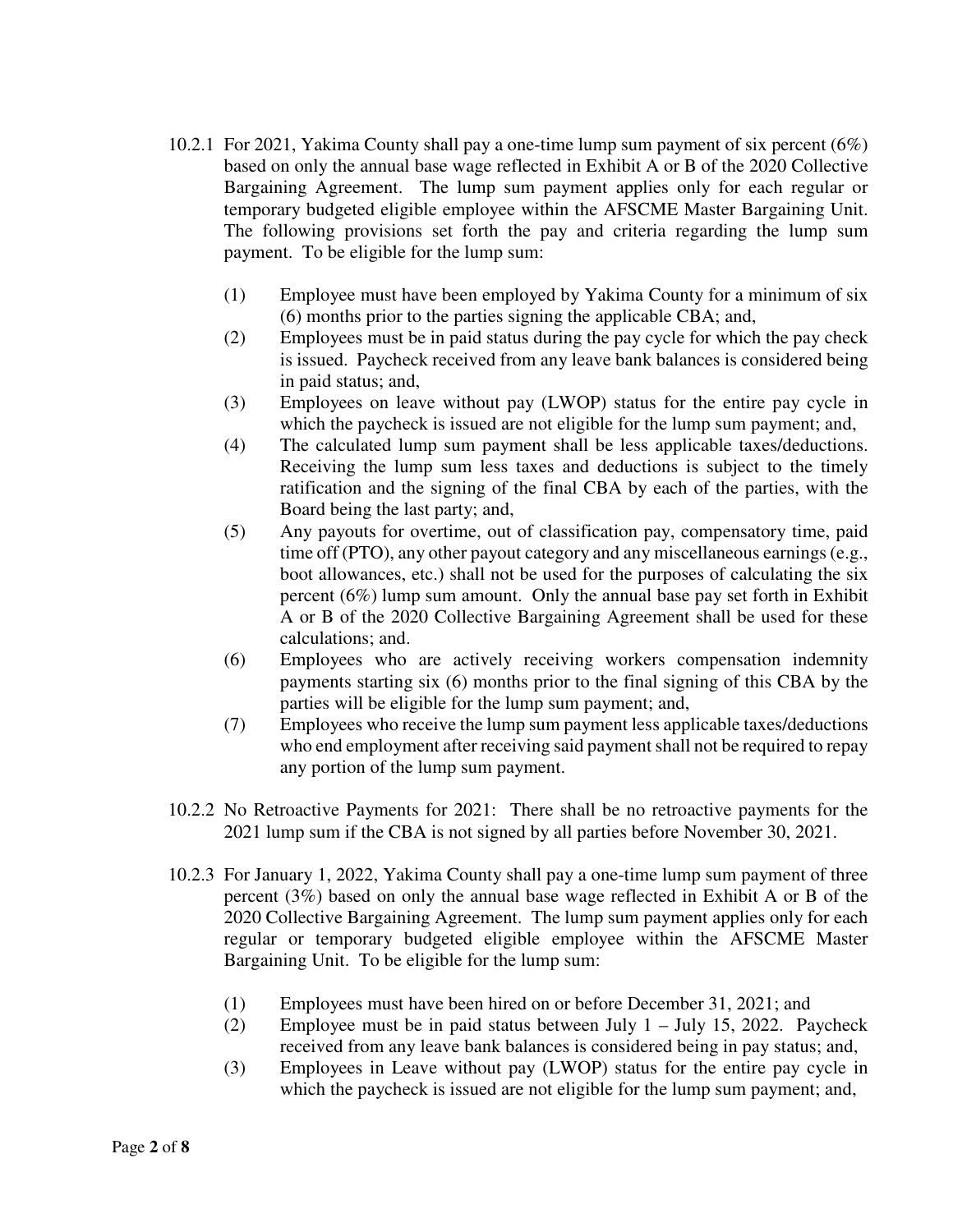- (4) The calculated lump sum payment will appear on the July 25, 2022, paycheck less applicable taxes/deductions; and,
- (5) Any payouts for overtime, out of classification pay, compensatory time, paid time off (PTO), any other payout category and any miscellaneous earnings (e.g., boot allowances, etc.) shall not be used for the purposes of calculating the three percent (3%) lump sum amount. Only the annual base pay set forth in Exhibit A or B of the 2020 Collective Bargaining Agreement shall be used for these calculations; and,
- (6) Employees who are actively receiving workers compensation indemnity payments starting on or after February 1, 2022, will be eligible for the agreed upon lump sum payment on July 25, 2022; and,
- (7) Employees who receive the lump sum payment less applicable taxes/deductions in the July 25, 2022, paycheck who end employment after receiving said payment shall not be required to repay any portion of the lump sum payment.
- 10.2.4 Regarding all the provisions of Article 10, all calculations of the above lump sum payments shall be less all applicable taxes and deductions. The Human Resources Department's determinations as to any and all applicable timelines, eligibility requirements, language interpretations and calculations of lump sum amounts shall be final and binding on the parties. The Human Resources Department's determinations shall not be subject to any grievance procedures.

**Effective January 1, 2022 Increments 1 through 4 of the A11 pay band will no longer be utilized for new or current employees. In addition, Increment 1 of the A12 pay band will no longer be utilized for new or current employees to comply with the 2022 Washington State minimum wage.** 

**New and current employees currently in Increment 1 through 4 will be moved to Increment 5 of the A11 pay band and new and current employees currently in Increment 1 will be moved to Increment 2 of the A12 pay band.** 

- 10.3 Regular part-time employees:
	- A. 20 hours and over: Employees working twenty (20) hours per week or more, but less than full-time are entitled to receive base pay for the position and the opportunity to progress across the pay plan structure, in accordance with the terms of this Agreement. Said employees will also be entitled to benefits on a pro rata basis.
	- B. Under 20 hours: Employees working fewer than twenty (20) hours per week are entitled to receive base pay for the position and the opportunity to progress across the pay plan structure, in accordance with the terms of this Agreement. Said employees are not entitled to any other benefits (i.e., medical, holidays, PTO leave, sick leave, or other paid leaves), except that these employees may be entitled to unpaid leave when requested by the employee and subject to the approval by the Elected Official or Department Head.
- 10.4 Historically, effective in 2018, the task force of bargaining unit representatives and management established in 2017 (established as the 2017 Task Force on Benefits and Salary),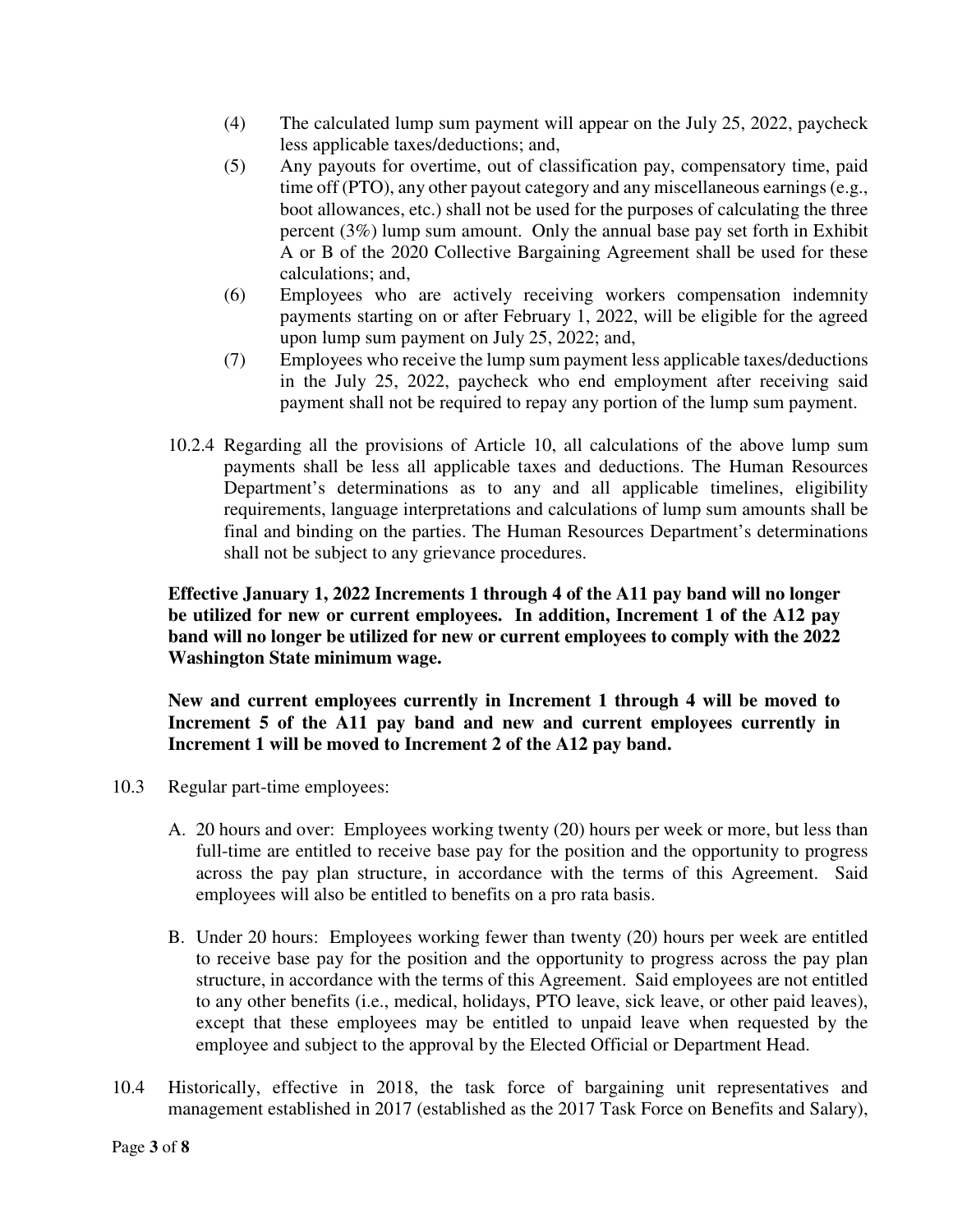as well as the Salary Committee, will be maintained to engage in informational only discussions about the outcome of survey conducted by the Human Resources Department, as addressed in Exhibit "A." These informational discussions are not to be interpreted nor construed to mean that the Employer is agreeing to negotiate about the market survey, comparables, and the survey's provisions and procedures. Each CBA already states that the market survey is for only informational purposes, and there is no obligation on the part of the Employer to negotiate about and implement the results of any survey.

- 10.4.1 Beginning in 2018, with a frequency of every four (4) years, a full/in-depth survey will be conducted by the Human Resources Department using the six (6) comparable counties discussed. The six (6) comparable counties are: Benton, Spokane, Kitsap, Thurston, Whatcom, and Grant. For the in-between years (2019, 2020, 2021), a basic touchpoint will be conducted with the sole purpose of gauging the trend in the market. There were 37 jobs identified by the salary committee and task force to be included in the survey. See Exhibit "A" for the list of classifications. The methodology used for analysis will remain the same as outlined in HR 001 Class and Compensation Policy.
- 10.4.2 In regards to the reference above in section 10.4.1 to the conducting of a full/in-depth survey by the Human Resources Department during 2020, in light of the provisions of section 10.6 below, the parties have mutually agreed that Human Resources Department shall not conduct a full/in-depth survey and instead will dedicate resources to the comprehensive study and analysis of the current job classification (DBM) and pay plan system to reasonably achieve a better job classification and pay plan system.
- 10.4.3 The Human Resources Department will determine the frequency of meetings with the respective committee and task force members. Notice of meetings will be provided in advance of meetings.
- 10.5 In January 2020, the change in minimum wage was addressed by removing the hourly rate of pay that falls below the State minimum. Increment 1 and increment 2 of the A11 pay plan was discontinued for hiring purposes. The updated pay plan schedule is available on the County's website.
- 10.6 Starting in 2021 and ending in 2022, the Employer will be conducting, through the Human Resources Department, a comprehensive study of the current job classification (DBM) and pay plan system. The Elected Officials, Department Heads, Bargaining Representatives and bargaining unit representatives as well as the members of the Executive Committee will serve on a task force similar to the Task Force on Benefits and Salary as well as the Salary Committee mentioned above in Section 10.4. This task force will engage in informational discussions which shall not to be interpreted nor construed to mean that the Employer is agreeing and obligated to negotiate about the methodologies used to conduct the comprehensive study but rather the task force will engage in information discussions about the outcomes of the study and analysis. The purpose of the comprehensive study is to determine whether the current job classification (DBM) and pay plan system can be improved or whether a new job classification and pay plan system will be in the best interests of the Employer and the Employees. The comprehensive study and analysis may also result in significant changes to the methodology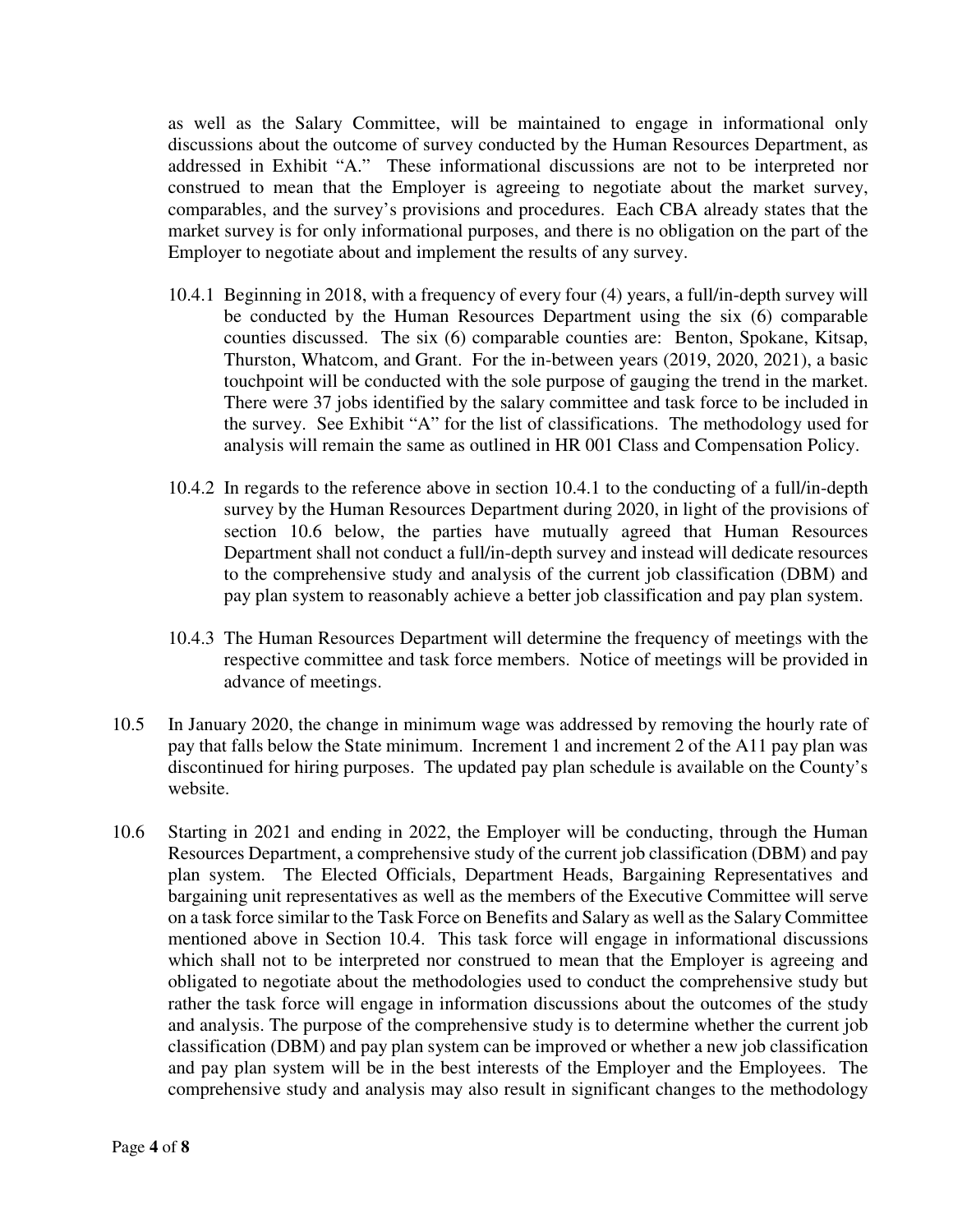used for analysis as outlined in HR 001 Class and Compensation Policy. It is also possible that if a new job classification and pay plan system is one of the recommendations of the study then the provisions pertaining to Section 10.4 and Section 10.4.1 may be significantly modified and no longer in effect as currently written. The results of this comprehensive study and analysis will be shared with all the affected bargaining units and their representatives. Further, the results of the study will become the subject of bargaining during the relevant successor labor contract term. The parties understand and agree that the ability to pay continues as an important factor with regards to addressing the results of the study and analysis as well as addressing the implementation of aspects of the study and analysis. The parties recognize that the Board of County Commissioners, based on their authority over the budgets, have the final decision-making authority relating to implementation of the results of the comprehensive study and analysis.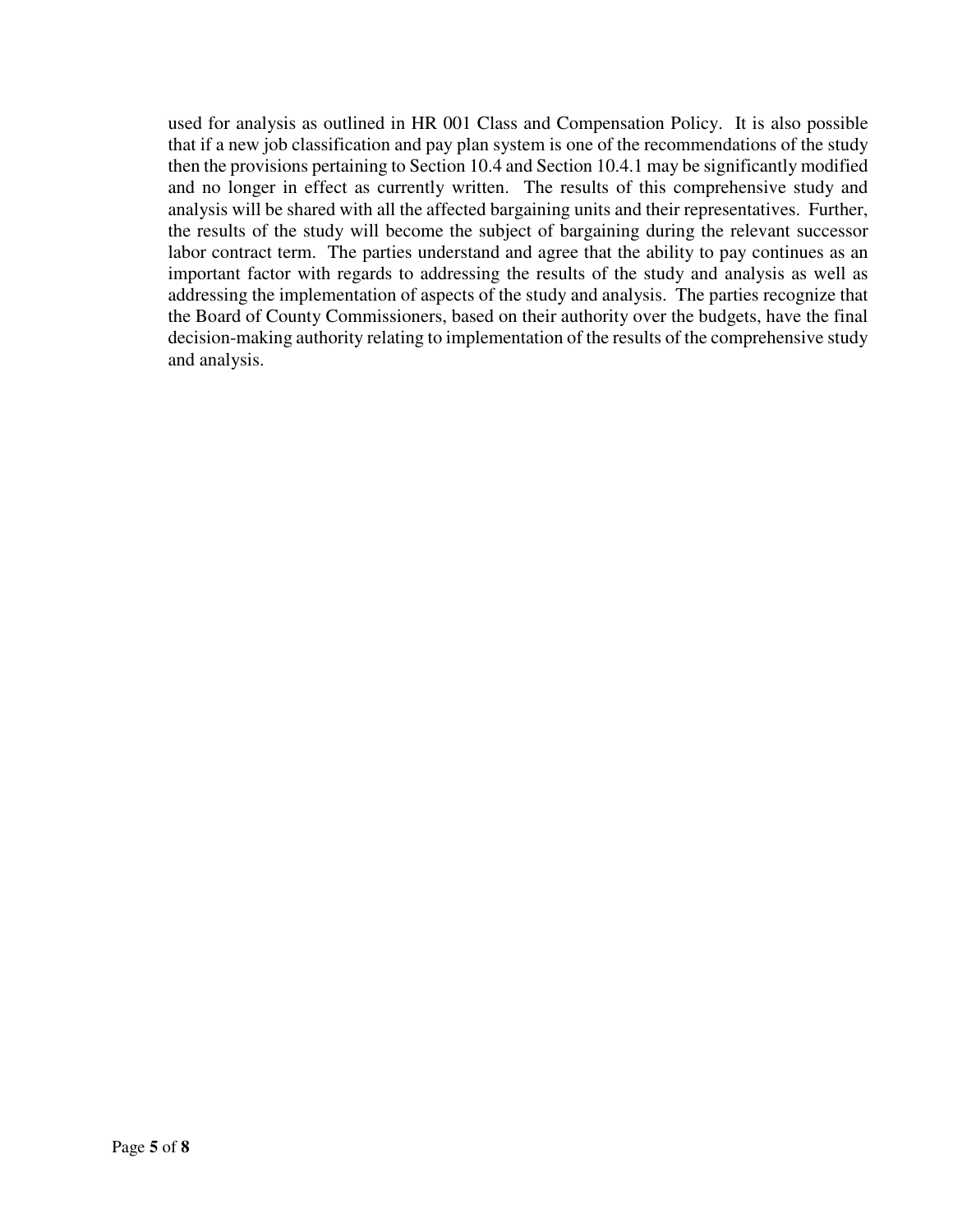| IN WITNESS WHEREOF, the parties have agreed to this Agreement on this | day of |
|-----------------------------------------------------------------------|--------|
| 2022.                                                                 |        |

# **FOR THE UNION: FOR THE EMPLOYER:**

Eddie Allan, Staff Representative Council 2, Washington State Council of County and City Employees

\_\_\_\_\_\_\_\_\_\_\_\_\_\_\_\_\_\_\_\_\_\_\_\_\_\_\_\_\_\_\_\_\_\_\_\_

\_\_\_\_\_\_\_\_\_\_\_\_\_\_\_\_\_\_\_\_\_\_\_\_\_\_\_\_\_\_\_\_\_\_\_\_

\_\_\_\_\_\_\_\_\_\_\_\_\_\_\_\_\_\_\_\_\_\_\_\_\_\_\_\_\_\_\_\_\_\_\_\_

Kerrie Maybee, Local 87 President Negotiations Team Member

Blake Erickson, Local 87 Vice President Negotiations Team Member

Bellanira Kirby, Local 87P/87PS President Negotiations Team Member

\_\_\_\_\_\_\_\_\_\_\_\_\_\_\_\_\_\_\_\_\_\_\_\_\_\_\_\_\_\_\_\_\_\_\_\_

Lamont Wright, Local 87P/87PS Vice President Negotiations Team Member

\_\_\_\_\_\_\_\_\_\_\_\_\_\_\_\_\_\_\_\_\_\_\_\_\_\_\_\_\_\_\_\_\_\_\_\_

Adopted Copy Available at Yakima County Human Resources 128 N. 2<sup>nd</sup> Street, Room B27 Yakima, WA 98901

Amanda McKinney, Chair Yakima County Board of County Commissioners

\_\_\_\_\_\_\_\_\_\_\_\_\_\_\_\_\_\_\_\_\_\_\_\_\_\_\_\_\_\_\_\_\_\_\_\_

\_\_\_\_\_\_\_\_\_\_\_\_\_\_\_\_\_\_\_\_\_\_\_\_\_\_\_\_\_\_\_\_\_\_\_\_

\_\_\_\_\_\_\_\_\_\_\_\_\_\_\_\_\_\_\_\_\_\_\_\_\_\_\_\_\_\_\_\_\_\_\_\_

\_\_\_\_\_\_\_\_\_\_\_\_\_\_\_\_\_\_\_\_\_\_\_\_\_\_\_\_\_\_\_\_\_\_\_\_

\_\_\_\_\_\_\_\_\_\_\_\_\_\_\_\_\_\_\_\_\_\_\_\_\_\_\_\_\_\_\_\_\_\_\_\_

\_\_\_\_\_\_\_\_\_\_\_\_\_\_\_\_\_\_\_\_\_\_\_\_\_\_\_\_\_\_\_\_\_\_\_\_

\_\_\_\_\_\_\_\_\_\_\_\_\_\_\_\_\_\_\_\_\_\_\_\_\_\_\_\_\_\_\_\_\_\_\_\_

\_\_\_\_\_\_\_\_\_\_\_\_\_\_\_\_\_\_\_\_\_\_\_\_\_\_\_\_\_\_\_\_\_\_\_\_

LaDon Linde, Commissioner Yakima County Board of County Commissioners

Ron Anderson, Commissioner Yakima County Board of County Commissioners

W. Dave Cook, County Assessor

Ilene Thomson, County Treasurer

Joseph Brusic, Prosecuting Attorney

Jessica Humphreys, Court Administrator

Brian Griff, Director of Public Services

\_\_\_\_\_\_\_\_\_\_\_\_\_\_\_\_\_\_\_\_\_\_\_\_\_\_\_\_\_\_\_\_\_\_\_\_ Jacqui Lindsay, Human Resources Director

Represented by:

Anthony F. Menke, Management Labor Attorney and Chief Negotiator

\_\_\_\_\_\_\_\_\_\_\_\_\_\_\_\_\_\_\_\_\_\_\_\_\_\_\_\_\_\_\_\_\_\_\_\_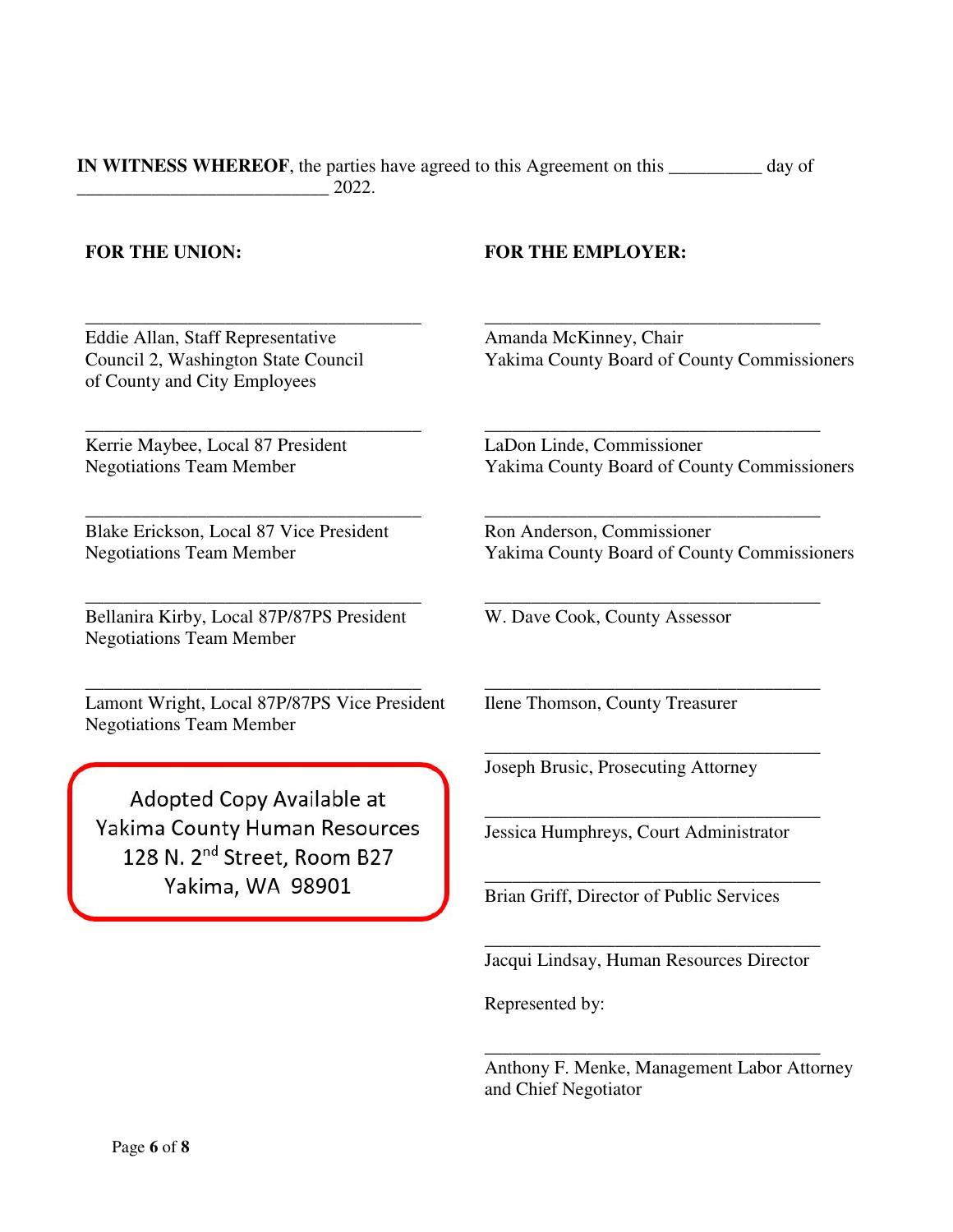# **AFSCME Local 87 87P 87PS 2021-2022 Pay Plan Effective November 1, 2021**

| Pay Grade         |           | Increment | Increment<br>$\overline{2}$ | Increment<br>$\mathbf{3}$ | Increment<br>$\overline{\mathbf{4}}$ | Increment<br>5 | <b>Increment</b><br>6 | Increment<br>7 | Increment<br>8 | <b>Increment</b><br>9 | <b>Increment</b><br>10 | <b>Increment</b><br>11 | <b>Increment</b><br>12 | Increment<br>13 | Increment<br>14 |
|-------------------|-----------|-----------|-----------------------------|---------------------------|--------------------------------------|----------------|-----------------------|----------------|----------------|-----------------------|------------------------|------------------------|------------------------|-----------------|-----------------|
| 8 <sub>hr</sub>   | <b>YR</b> | 27,210    | 27.914                      | 28,644                    | 29,385                               | 30,152         | 30,931                | 31,734         | 32,563         | 33,416                | 34,281                 | 35,171                 | 36,086                 | 37,025          | 37,990          |
| 8 hr              | MO        | 2,267     | 2,326                       | 2.387                     | 2,449                                | 2,513          | 2,578                 | 2,645          | 2,714          | 2,785                 | 2,857                  | 2,931                  | 3,007                  | 3,085           | 3,166           |
| <b>A11</b>        | <b>HR</b> | 13.08     | 13.42                       | 13.77                     | 14.13                                | 14.50          | 14.87                 | 15.26          | 15.66          | 16.07                 | 16.48                  | 16.91                  | 17.35                  | 17.80           | 18.26           |
| 7.5 <sub>hr</sub> | <b>MO</b> | 2.126     | 2.181                       | 2.238                     | 2.296                                | 2.356          | 2,416                 | 2,479          | 2,544          | 2,611                 | 2.678                  | 2,748                  | 2,819                  | 2,893           | 2,968           |
| 7.5 hr            | YR        | 25,509    | 26,170                      | 26,853                    | 27,549                               | 28,267         | 28,998                | 29,751         | 30,527         | 31,327                | 32,138                 | 32,973                 | 33,830                 | 34,711          | 35,615          |
| 8 <sub>hr</sub>   | <b>YR</b> | 29,497    | 30,238                      | 30.993                    | 31,771                               | 32,575         | 33,391                | 34,231         | 35,097         | 35,975                | 36,877                 | 37,804                 | 38,756                 | 39,733          | 40,734          |
| 8 <sub>hr</sub>   | MO        | 2,458     | 2,520                       | 2,583                     | 2,648                                | 2,715          | 2,783                 | 2,853          | 2,925          | 2,998                 | 3,073                  | 3,150                  | 3,230                  | 3,311           | 3,395           |
| A12               | <b>HR</b> | 14.18     | 14.54                       | 14.90                     | 15.27                                | 15.66          | 16.05                 | 16.46          | 16.87          | 17.30                 | 17.73                  | 18.18                  | 18.63                  | 19.10           | 19.58           |
| 7.5 hr            | MO        | 2.304     | 2,362                       | 2,421                     | 2,482                                | 2.545          | 2,609                 | 2,674          | 2,742          | 2,811                 | 2,881                  | 2,953                  | 3,028                  | 3,104           | 3,182           |
| 7.5 hr            | <b>YR</b> | 27,653    | 28,349                      | 29,056                    | 29,786                               | 30,539         | 31,304                | 32,092         | 32,903         | 33,726                | 34,572                 | 35,441                 | 36,334                 | 37,249          | 38,188          |
| 8 hr              | <b>YR</b> | 31,796    | 32,575                      | 33,366                    | 34,182                               | 35,010         | 35,863                | 36,741         | 37,631         | 38,546                | 39,486                 | 40,450                 | 41,439                 | 42,452          | 43,491          |
| 8 hr              | MO        | 2,650     | 2,715                       | 2,781                     | 2,849                                | 2,918          | 2,989                 | 3,062          | 3,136          | 3,212                 | 3,290                  | 3,371                  | 3,453                  | 3,538           | 3,624           |
| A13               | <b>HR</b> | 15.29     | 15.66                       | 16.04                     | 16.43                                | 16.83          | 17.24                 | 17.66          | 18.09          | 18.53                 | 18.98                  | 19.45                  | 19.92                  | 20.41           | 20.91           |
| 7.5 hr            | <b>MO</b> | 2,484     | 2,545                       | 2,607                     | 2,670                                | 2,735          | 2,802                 | 2,870          | 2,940          | 3,011                 | 3,085                  | 3,160                  | 3,237                  | 3,317           | 3,398           |
| 7.5 hr            | YR        | 29,809    | 30,539                      | 31,281                    | 32,046                               | 32,822         | 33,622                | 34,445         | 35,279         | 36,137                | 37,018                 | 37,922                 | 38,849                 | 39,799          | 40,773          |
| 8 hr              | YR        | 34,825    | 35,641                      | 36,469                    | 37,322                               | 38,200         | 39,090                | 40,005         | 40,944         | 41,896                | 42,873                 | 43,874                 | 44,900                 | 45,951          | 47,027          |
| 8 <sub>hr</sub>   | MO        | 2,902     | 2,970                       | 3,039                     | 3,110                                | 3,183          | 3,257                 | 3,334          | 3,412          | 3,491                 | 3,573                  | 3,656                  | 3,742                  | 3,829           | 3,919           |
| <b>B21</b>        | <b>HR</b> | 16.74     | 17.13                       | 17.53                     | 17.94                                | 18.37          | 18.79                 | 19.23          | 19.68          | 20.14                 | 20.61                  | 21.09                  | 21.59                  | 22.09           | 22.61           |
| 7.5 hr            | <b>MO</b> | 2,721     | 2,784                       | 2,849                     | 2,916                                | 2,984          | 3,054                 | 3,125          | 3,199          | 3,273                 | 3,349                  | 3,428                  | 3,508                  | 3,590           | 3,674           |
| 7.5 hr            | YR        | 32,648    | 33,413                      | 34,190                    | 34,989                               | 35,812         | 36,647                | 37,504         | 38,385         | 39,278                | 40.193                 | 41,132                 | 42,094                 | 43,079          | 44,087          |
| 8 hr              | YR        | 37,841    | 38,694                      | 39,572                    | 40,462                               | 41,377         | 42,316                | 43,268         | 44,245         | 45,246                | 46,272                 | 47,311                 | 48,374                 | 49,462          | 50,575          |
| 8 hr              | <b>MO</b> | 3,153     | 3,225                       | 3,298                     | 3,372                                | 3,448          | 3,526                 | 3,606          | 3,687          | 3,771                 | 3,856                  | 3,943                  | 4,031                  | 4,122           | 4,215           |
| <b>B22</b>        | <b>HR</b> | 18.19     | 18.60                       | 19.03                     | 19.45                                | 19.89          | 20.34                 | 20.80          | 21.27          | 21.75                 | 22.25                  | 22.75                  | 23.26                  | 23.78           | 24.31           |
| 7.5 hr            | <b>MO</b> | 2,956     | 3,023                       | 3,092                     | 3,161                                | 3,233          | 3,306                 | 3,380          | 3,457          | 3,535                 | 3,615                  | 3,696                  | 3,779                  | 3,864           | 3,951           |
| 7.5 <sub>hr</sub> | YR        | 35,476    | 36,276                      | 37,099                    | 37,933                               | 38,791         | 39,672                | 40,564         | 41,480         | 42,418                | 43,380                 | 44,354                 | 45,351                 | 46,371          | 47,414          |